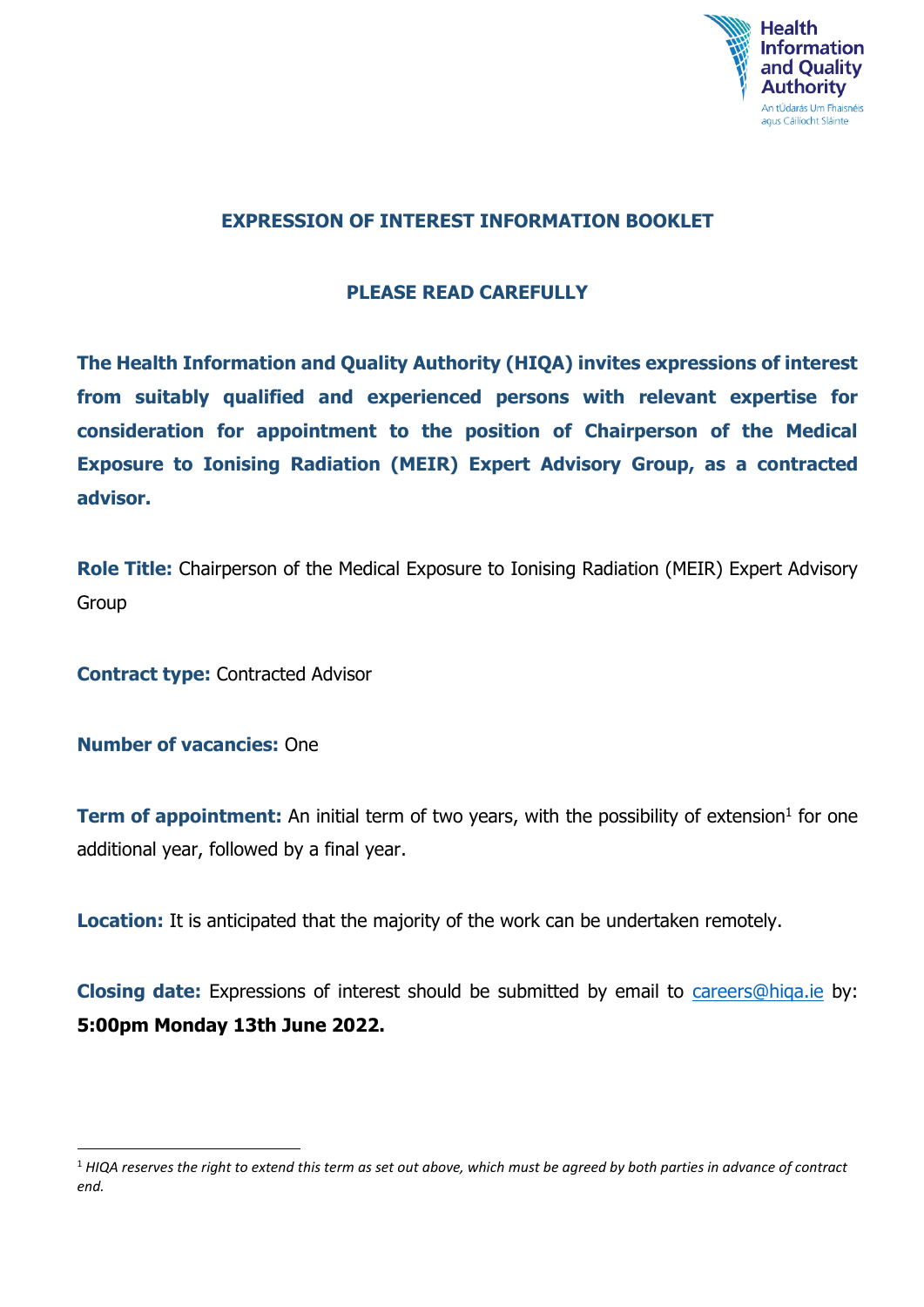**Time Requirements:** It is anticipated that the time requirement will be the equivalent of approximately two days per month, but may be less, with a maximum of approximately 20 days per year. The role will include acting as Chairperson of MEIR Expert Advisory Group meetings which will take place on scheduled dates three times per year. Additional time will be required to read the required material in advance of each meeting and to subsequently prepare a recommendation report outlining the advice of the Group. It is also anticipated that the Chairperson would be available between meetings to respond to queries from the Health Technology Assessment Ionising Radiation team.

**Remuneration:** Payment will be €550 per day (7.4 hours) or part thereof up to a maximum of €11,000 per annum. It should be noted that the 'One Person One Salary' principle may apply to this appointment.

**Appointment:** Appointment will be made based on merit and relevant experience. An ideal candidate will have expertise in one or more areas of radiological practice, significant experience as a senior decision maker within an academic, health service, or public health organisation, and a demonstrable history of collaboration and co-ordination in a complex multi-stakeholder environment.

# **About the Health Information and Quality Authority (HIQA)**

HIQA is an independent statutory authority established to promote safety and quality in the provision of health and social care services for the benefit of the health and welfare of the public. HIQA's mandate to date extends across a wide range of public, private and voluntary sector services. Reporting to the Minister for Children, Equality, Disability, Integration and Youth, HIQA has responsibility for the following:

- Setting standards for health and social care services Developing person-centred standards and guidance, based on evidence and international best practice, for health and social care services in Ireland.
- Requiating social care services  $-$  The Chief Inspector within HIQA is responsible for registering and inspecting residential services for older people and people with a disability, and children's special care units.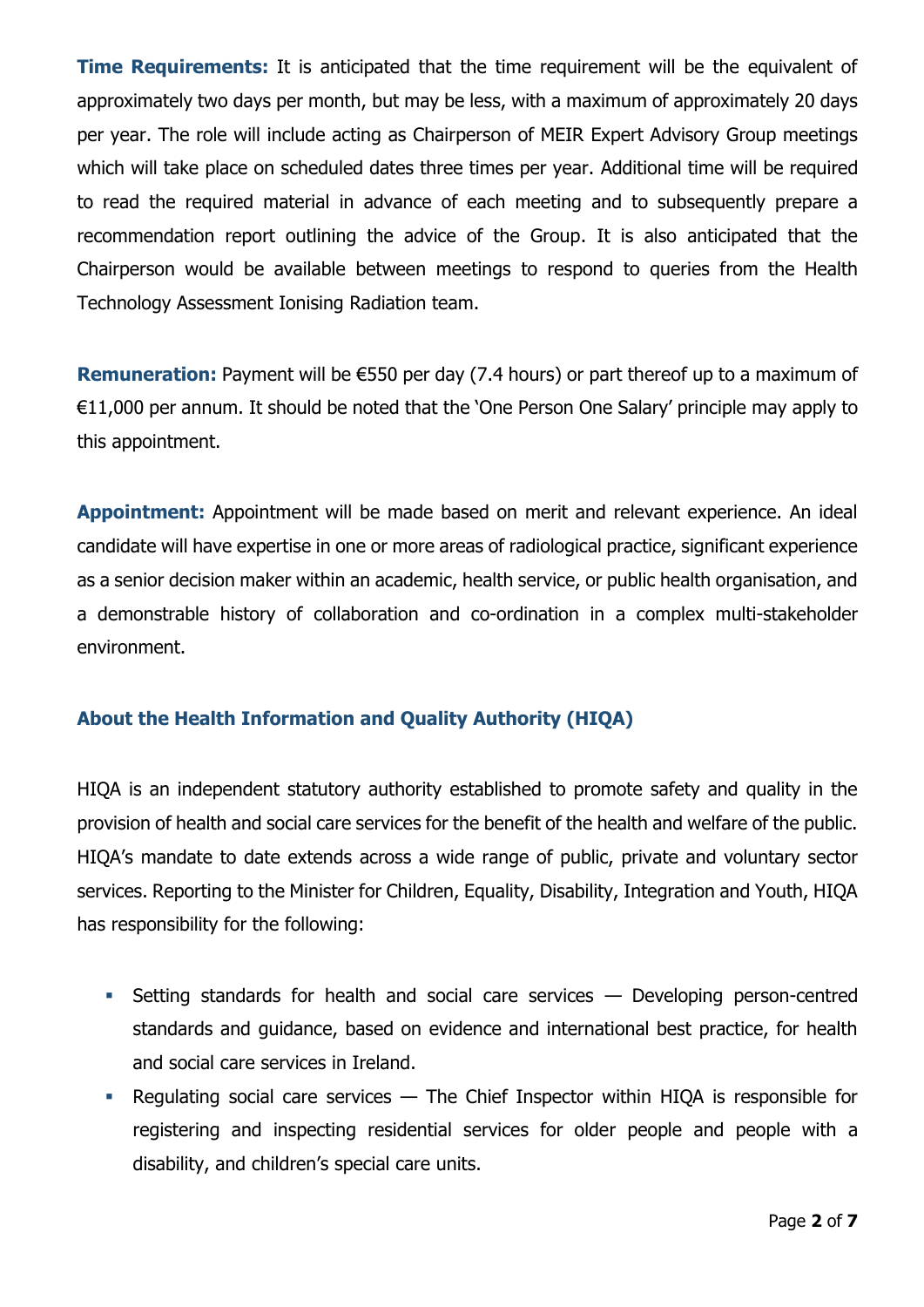- Regulating health services Regulating medical exposure to ionising radiation.
- **Monitoring services Monitoring the safety and quality of health services and children's** social services, and investigating as necessary serious concerns about the health and welfare of people who use these services.
- $\blacksquare$  Health technology assessment  $\smash{\boldsymbol{\mathsf{N}}}$  Evaluating the clinical and cost effectiveness of health programmes, policies, medicines, medical equipment, diagnostic and surgical techniques, health promotion and protection activities, and providing advice to enable the best use of resources and the best outcomes for people who use our health service.
- Health information Advising on the efficient and secure collection and sharing of health information, setting standards, evaluating information resources and publishing information on the delivery and performance of Ireland's health and social care services.
- National Care Experience Programme Carrying out national service-user experience surveys across a range of health services, in conjunction with the Department of Health and the HSE.

#### **Role of the Medical Exposure to Ionising Radiation (MEIR) Expert Advisory Group**

The transposition of Council Directive 2013/59/Euratom into Irish law in January 2019 designated HIQA as the Competent Authority for medical exposure to ionising radiation. The regulations expanded HIQA's role beyond its existing function in the healthcare setting to encompass technical, clinical and scientific responsibilities and direction in respect of medical exposure to ionising radiation.

In order to fulfil HIQA's extended role, a standing MEIR Expert Advisory Group is being established for the purpose of providing expert advice to HIQA. The main purpose of the MEIR Expert Advisory Group is to provide advice on applications for generic justification of practices involving medical exposures to ionising radiation. This Group will also provide advice, where required, on other functions of the Health Technology Assessment Directorate, such as the development of processes around generic justification and the preparation of guidelines on the specific justification of medical radiological procedures on asymptomatic individuals for the early detection of disease outside of a health screening programme, as required by SI 256 of 2018. This standing MEIR Expert Advisory Group will comprise nominees from a range of different stakeholder organisations. Applications to HIQA will include 1) the generic justification of new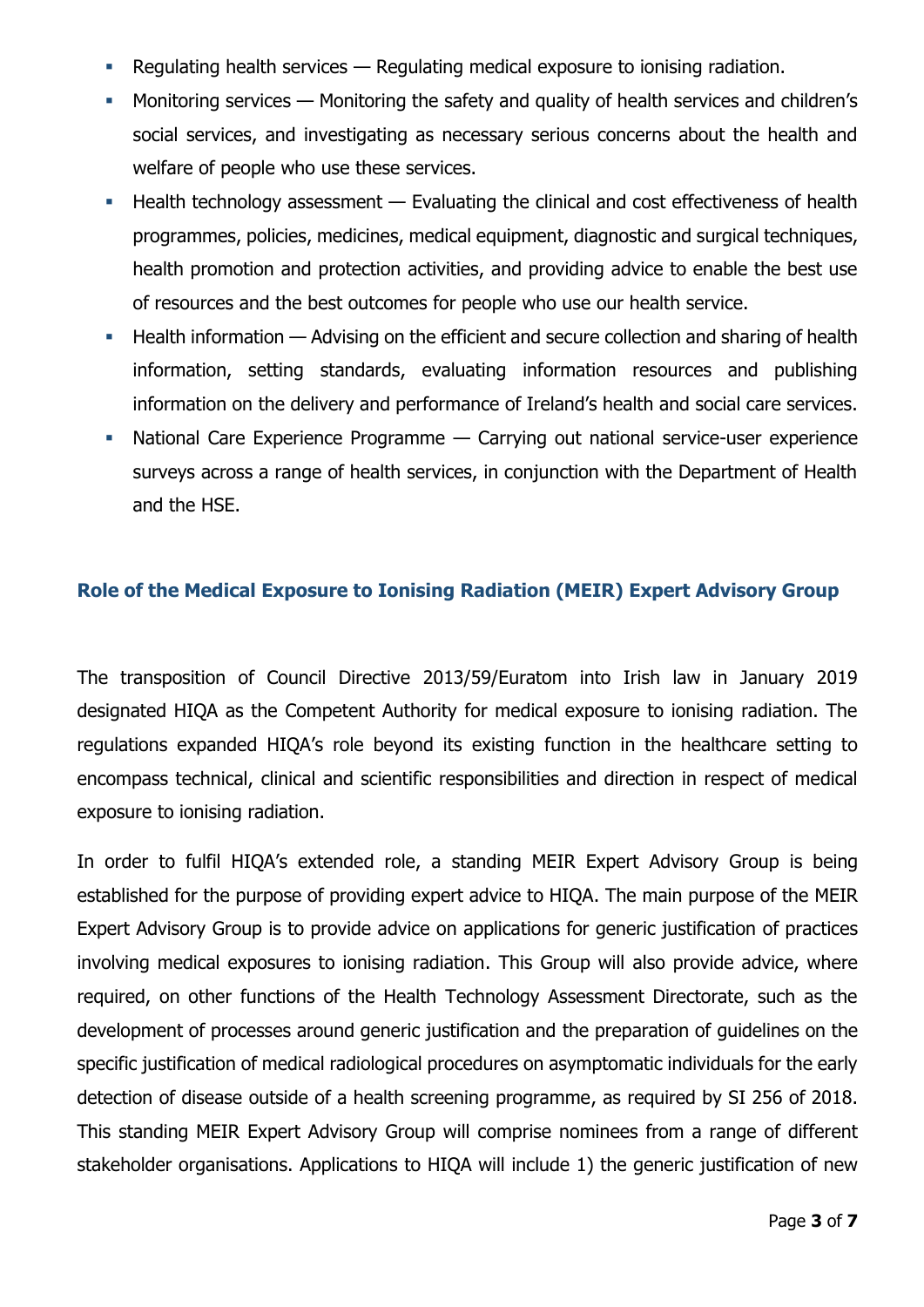practices involving the medical exposure to ionising radiation; and 2) the justification of existing practices involving the medical exposures to ionising radiation where new and important information becomes available. These applications will be initially evaluated by the Evidence Review Team within the Health Technology Assessment Directorate in HIQA and a report will be prepared. Further information on our evidence review and guideline development can be found [here.](https://www.hiqa.ie/areas-we-work/ionising-radiation/evidence-review-guideline-development) The MEIR Expert Advisory Group will be responsible for:

- Reviewing the reports provided by the Evidence Review Team
- Providing the Director of the Health Technology Assessment Directorate with a recommendation based on the above reports and their expert opinion.

#### **Role of the MEIR Expert Advisory Group Chairperson**

The MEIR Expert Advisory Group Chairperson will be responsible for the following:

- Ensuring that there is a quorum at MEIR Expert Advisory Group meetings and that the necessary expertise is represented among the attendees, depending on the modality/modalities being discussed at a given meeting.
- Chairing MEIR Expert Advisory Group meetings with the aim of facilitating and developing a consensus recommendation on an application for generic justification.
- Preparing a recommendation report outlining the advice of the Group and the basis for their recommendation. This recommendation will be provided to the Director of the Health Technology Assessment Directorate at HIQA.
- **Providing advice to the Evidence Review Team within the Health Technology Assessment** Directorate in HIQA between meetings, when required. This may include advice regarding the requirement for generic justification, current practices, alternatives practices, applicability of international evidence etc.
- **Providing advice to the Health Technology Assessment Directorate in HIQA, where** required, on other functions such as the development of HIQA's process for generic justification and the preparation of guidelines, as required by SI 256 of 2018.
- This is a new role and therefore a certain degree of flexibility will be required.

#### **Skills and competencies**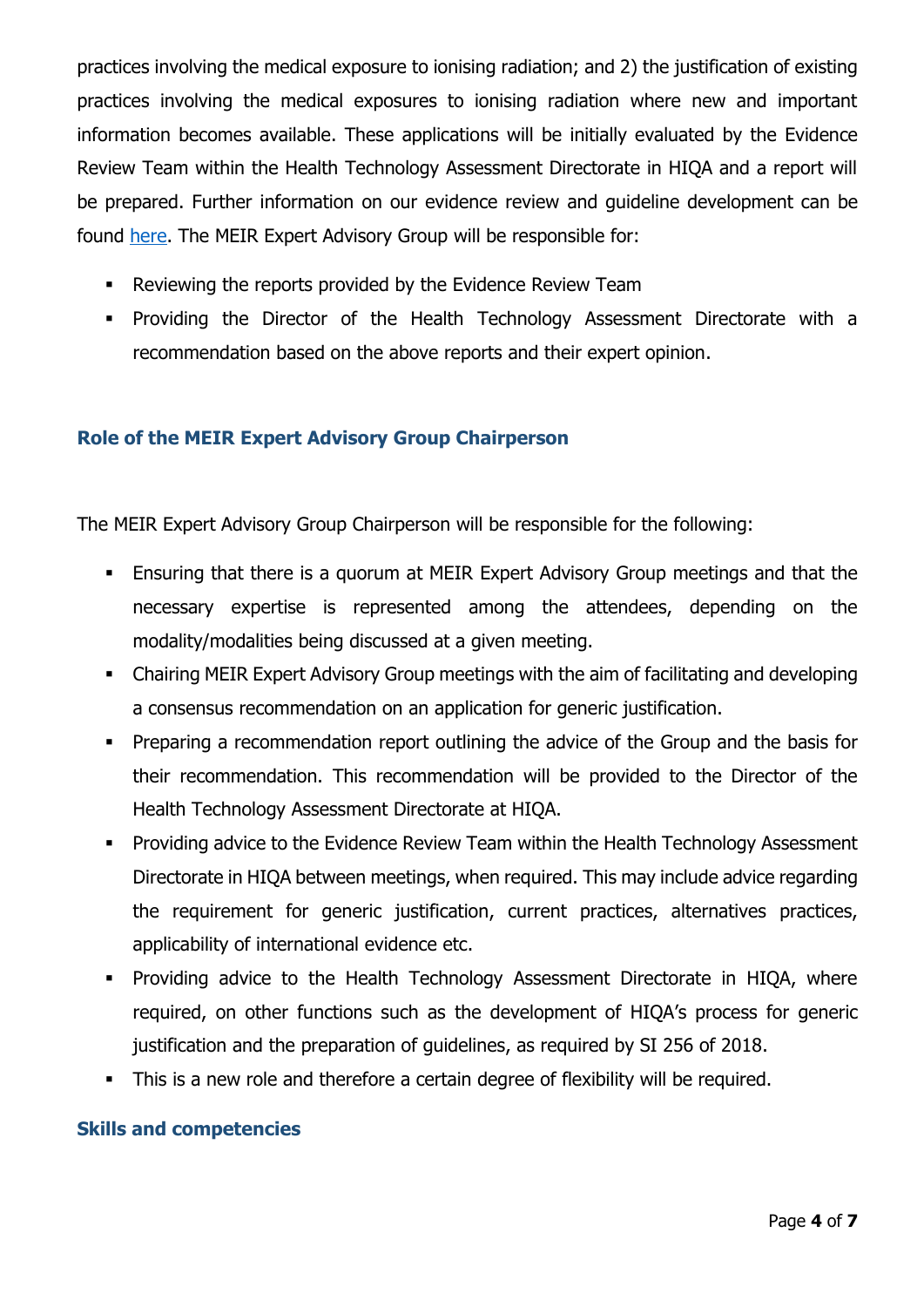Candidates must demonstrate their experience at an appropriately senior level (at least 10 years in a senior decision-making role) in one of the following areas:

- Medical physics: diagnostic imaging and/or radiation oncology
- Radiology or radiation oncology
- Radiography or radiation therapy.

Candidates must also demonstrate in their application evidence of the following:

- **Proven ability to think critically and communicate opinions in a clear, concise and** logical manner.
- Demonstrable commitment to an evidence-based approach, and the ability to evaluate complex healthcare evidence.
- Proven ability to negotiate and challenge constructively, where necessary, with the aim of reaching a shared consensus and collective responsibility.
- **Proven ability in influencing a wide range of stakeholders.**
- A demonstrably strong sense of personal integrity and a commitment to ensuring confidentiality.
- Excellent verbal and written communication skills.

### **Desirable**

- **Previous board/corporate governance or expert advisory experience.**
- **Strong knowledge of the healthcare system in Ireland.**
- **Previous experience in evidence synthesis / conducting systematic reviews.**

#### **Conflicts of interest**

In order to qualify for appointment, a person must not have any legal impediment or conflicts of interest likely to interfere with their ability to assume the role of Chairperson. Please give careful consideration to the possibility of any potential conflict of interest that may exist. A conflict of interest declaration must be included with the application. **Please note, the HIQA conflict of interest declaration form is attached in a separate document within the advertisement.**

The Assessment Panel may decide, based on the perceived level of conflict, not to forward your name for consideration.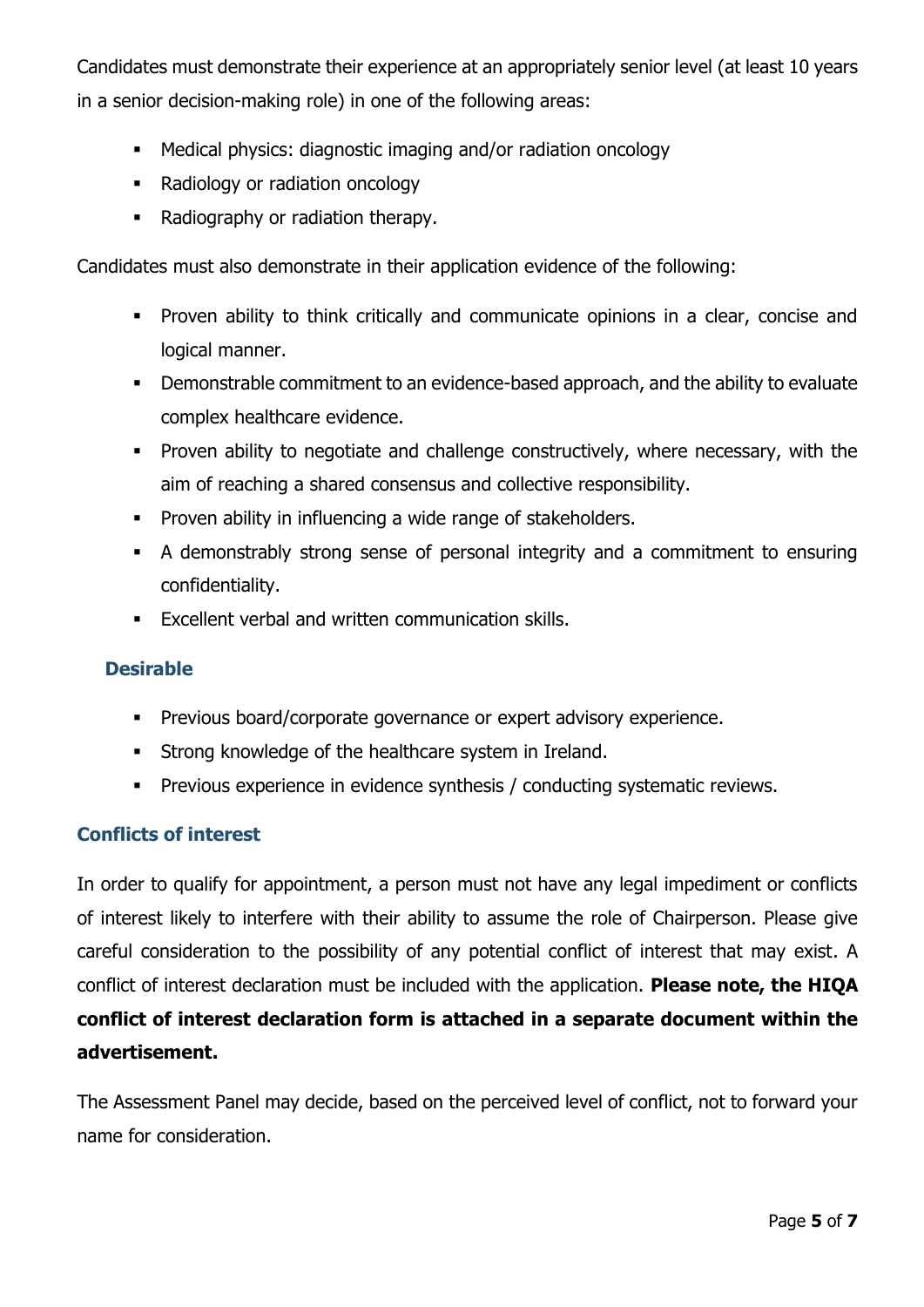# **How to Apply**

Expressions of interest should be submitted by email to [careers@hiqa.ie](mailto:careers@hiqa.ie) by: **5:00pm Monday** 

# **13th June 2022.**

An expression of interest should include all of the following:

- a cover letter expressing suitability and relevant experience for the role;
- a detailed CV; and
- a completed HIQA conflict of interest declaration form (**Please note, the HIQA conflict of interest declaration form is attached in a separate document within the advertisement**).

Please ensure that your cover letter and CV clearly indicate how your education, background and experience meet the requirements specified in this booklet.

### **Assessment process**

An Assessment Panel (the 'Panel') will be convened to consider and assess the expressions of interest received, comprising the Chief Executive Officer, the Director of the Health Technology Assessment Directorate and the Deputy Director of the Health Technology Assessment Directorate at HIQA.

The Panel will:

- Review and assess the expressions of interest received against the specific criteria (skills and competencies) for the appointment, as advertised in this call for expressions of interest.
- Forward the names of the shortlisted candidates for approval by the Board of HIQA.

Shortlisted candidates will be called for interview.

# **Confidentiality**

Subject to the provisions of the Freedom of Information Act 2014, all enquiries and applications are treated as strictly confidential and are not disclosed to anyone, outside those directly involved in the process.

### **Data protection**